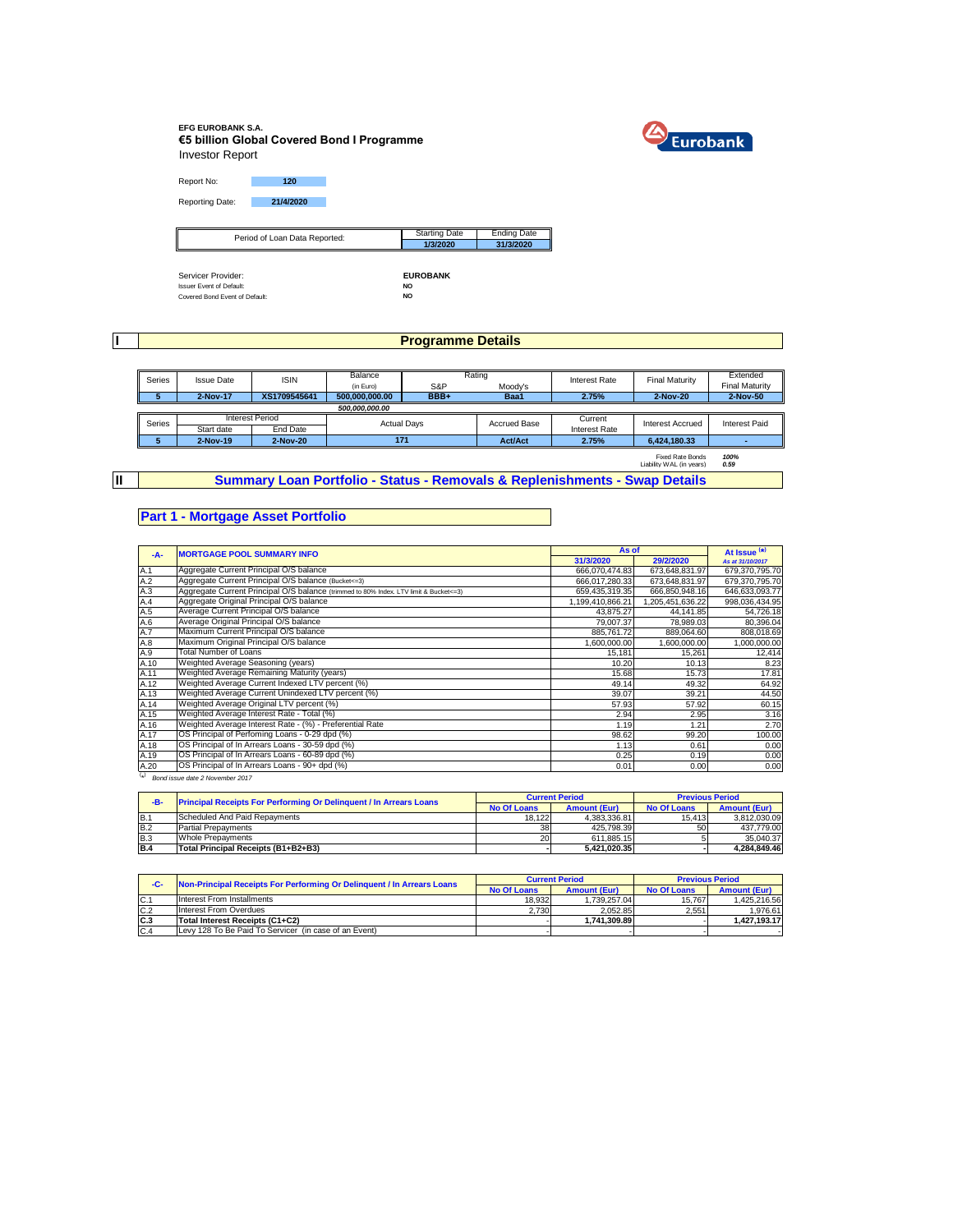# **Part 2 - Portfolio Status**

| -A- | <b>Portfolio Status</b>                       |                    | As of 31/3/2020     | <b>As at Previous Period</b> |                     |
|-----|-----------------------------------------------|--------------------|---------------------|------------------------------|---------------------|
|     |                                               | <b>No Of Loans</b> | <b>Amount (Eur)</b> | <b>No Of Loans</b>           | <b>Amount (Eur)</b> |
| A.1 | Performing Loans                              | 14.980             | 656.864.727.25      | 15.154                       | 668.265.885.76      |
| A.2 | Delinguent/In Arrears Loans 30 Day To 89 Days | 199                | 9.152.553.08        | 107                          | 5.382.946.21        |
| A.3 | Totals (A1+ A2)                               | 15.179             | 666.017.280.33      | 15.261                       | 673.648.831.97      |
| A.4 | In Arrears Loans 90 Days To 360 Days          |                    | 53.194.50           |                              | 0.00                |
| A.5 | Denounced Loans                               |                    | 0.00                |                              | 0.00                |
| A.6 | Totals (A4+ A5)                               |                    | 53.194.50           |                              | 0.00                |

| -B-        | Breakdown of In Arrears Loans Number Of Days Past Due |                    | As of 31/3/2020     | <b>As at Previous Period</b> |                     |
|------------|-------------------------------------------------------|--------------------|---------------------|------------------------------|---------------------|
|            |                                                       | <b>No Of Loans</b> | <b>Amount (Eur)</b> | <b>No Of Loans</b>           | <b>Amount (Eur)</b> |
| B.1        | 30 Days < Installment <= $59$ Days                    | 166                | 7.509.473.35        | 82                           | 4.128.443.61        |
| <b>B.2</b> | 60 Days < Installment <= 89 Days                      | 33                 | 1.643.079.73        | 25                           | 1.254.502.60        |
| <b>B.3</b> | Total (B1+B2=A2)                                      | 199                | 9.152.553.08        | 107                          | 5.382.946.21        |
| <b>B.4</b> | 90 Days < Installment <= 119 Days                     |                    | 53.194.50           |                              | 0.00                |
| <b>B.5</b> | 120 Days < Installment <= 360 Days                    |                    | 0.00                |                              | 0.00                |
| <b>B.6</b> | Total (B4+B5=A4)                                      |                    | 53.194.50           |                              | 0.00                |

## **Part 3 - Replenished Loans - Removed Loans**

| $-A-$ | <b>Loan Amounts During The Period</b> | Replenishment<br>Loans | <b>Removed</b><br>Loans |
|-------|---------------------------------------|------------------------|-------------------------|
| A.1   | Total Outstanding Balance             | 0.00                   | 2.171.499.05            |
| A.2   | Number of Loans                       |                        | 40                      |

| lш | <b>Statutory Tests</b>                                                                                                                                                                                                                                                                                               | as of 31/3/2020                                                |      |
|----|----------------------------------------------------------------------------------------------------------------------------------------------------------------------------------------------------------------------------------------------------------------------------------------------------------------------|----------------------------------------------------------------|------|
|    | <b>Outstanding Bonds Principal</b><br>Outstanding Accrued Interest on Bonds <sup>1</sup><br><b>Total Bonds Amount</b>                                                                                                                                                                                                | 500,000,000.00<br>5.672.814.21<br>505,672,814.21               |      |
|    | Current Outstanding Balance of Loans                                                                                                                                                                                                                                                                                 | 666,070,474.83                                                 |      |
|    | A. Adjusted Outstanding Principal of Loans <sup>2</sup><br>B. Accrued Interest on Loans<br>C. Outstanding Principal & accrued Interest of Marketable Assets<br>D. Aggregate Amount standing to the Credit of Trans. Account - excl. Commingling Res.<br>Z. WAV CB maturity x OS principal amount x Neg. Carry Factor | 659,435,319.35<br>1.766.418.83<br>0.00<br>0.00<br>1,500,000.00 |      |
|    | Nominal Value (A+B+C+D-Z)                                                                                                                                                                                                                                                                                            | 659,701,738.18                                                 |      |
|    | Bonds / Nominal Value Assets Percentage                                                                                                                                                                                                                                                                              | 632,091,017.76                                                 |      |
|    | <b>Nominal Value Test Result</b>                                                                                                                                                                                                                                                                                     |                                                                | Pass |
|    | <b>Net Present Value Test</b>                                                                                                                                                                                                                                                                                        |                                                                | Pass |
|    | Net Present Value<br>Net Present Value of Liabilities                                                                                                                                                                                                                                                                | 835.448.948.22<br>514,699,878.69                               |      |
|    | Parallel shift +200bps of current interest rate curve<br>Net Present Value<br>Net Present Value of Liabilities                                                                                                                                                                                                       | 819,805,628.89<br>508,685,690.95                               | Pass |
|    | Parallel shift -200bps of current interest rate curve<br><b>Net Present Value</b><br>Net Present Value of Liabilities                                                                                                                                                                                                | 858,524,696.17<br>520.909.229.42                               | Pass |
|    | <b>Interest Rate Coverage Test</b>                                                                                                                                                                                                                                                                                   |                                                                | Pass |
|    | Interest expected to be received in respect of assets comprised in the Cover Pool during the 1st year<br>Interest due on all series of covered bonds during 1st year                                                                                                                                                 | 16.965.301.21<br>13.750.000.00                                 |      |
|    | <b>Parameters</b>                                                                                                                                                                                                                                                                                                    |                                                                |      |
|    | LTV Cap                                                                                                                                                                                                                                                                                                              | 80.00%                                                         |      |
|    | Asset Percentage BoG<br>Asset Percentage <sup>3</sup>                                                                                                                                                                                                                                                                | 95.00%<br>80.00%                                               |      |
|    | Negative carry Margin                                                                                                                                                                                                                                                                                                | 0.50%                                                          |      |
|    | Reserve Ledger <sup>4</sup><br>Opening Balance<br>Required Reserve Amount<br>Amount credited to the account to bring balance to Required Amount                                                                                                                                                                      | 13,750,000.00<br>13,750,000.00<br>0.00                         |      |
|    | Available (Outstanding) Reserve Amount                                                                                                                                                                                                                                                                               | 13.750.000.00                                                  |      |

0.00

<sup>1</sup> Outstanding Accrued Interest on Bonds as at end date of data reporting period<br><sup>2</sup> The adjusted Outstanding Principal of Loans is the current Principle Balance adjusted to a maximum of the LTV cap of the indexed propert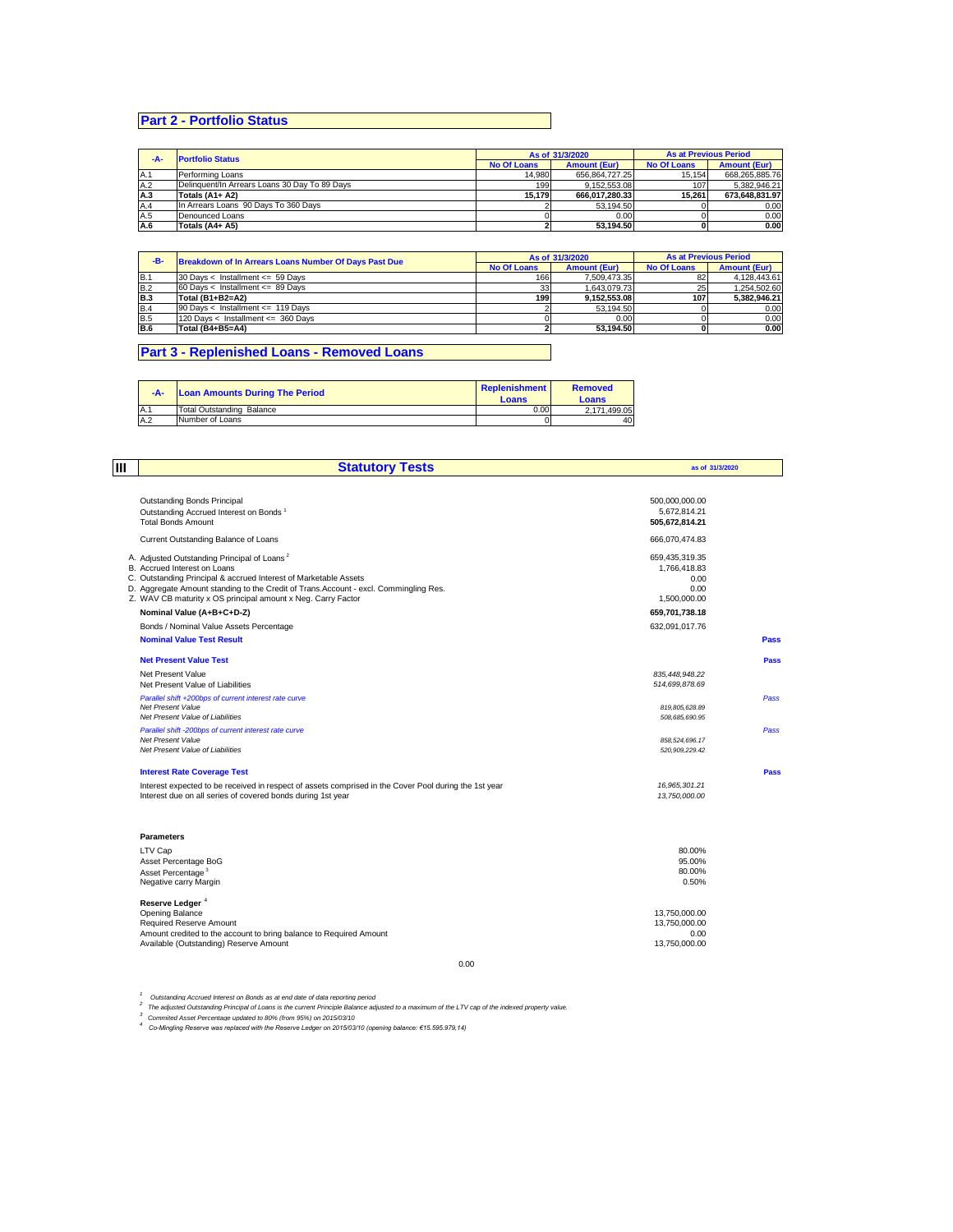**IV**

**Portfolio Stratifications**

|                                                     |                     | Portfolio Stratifications |                                      |                   |
|-----------------------------------------------------|---------------------|---------------------------|--------------------------------------|-------------------|
| <b>ORIGINAL LOAN AMOUNT</b>                         |                     |                           |                                      |                   |
|                                                     | Num of loans        | % of loans                | Disbursed Amount                     | % of Disbursed    |
| $0 - 37.500$                                        | 1,918               | 12.63%                    | 56,454,051.62                        | 4.71%             |
| 37.501 - 75.000                                     | 7,076               | 46.61%                    | 398,592,965.45                       | 33.23%            |
| 75.001 - 100.000                                    | 3,135               | 20.65%                    | 280,005,817.90                       | 23.35%            |
| 100.001 - 150.000                                   | 2,201               | 14.50%                    | 272,926,431.96                       | 22.76%            |
| 150.001 - 250.000                                   | 697                 | 4.59%                     | 131,186,798.98                       | 10.94%            |
| 250.001 - 500.000<br>$500.001 +$                    | 135                 | 0.89%<br>0.13%            | 45,052,535.00                        | 3.76%<br>1.27%    |
| <b>Grand Total</b>                                  | 19<br>15,181        | 100.00%                   | 15, 192, 265. 30<br>1,199,410,866.21 | 100.00%           |
|                                                     |                     |                           |                                      |                   |
| <b>OUTSTANDING LOAN AMOUNT</b>                      |                     |                           |                                      |                   |
|                                                     | Num of Loans        | % of loans                | OS_Principal                         | % of OS_Principal |
| $0 - 37.500$                                        | 8.216               | 54.12%                    | 170,091,874.94                       | 25.54%            |
| 37.501 - 75.000                                     | 4,839               | 31.88%                    | 253,089,922.90                       | 38.00%            |
| 75.001 - 100.000                                    | 1,103               | 7.27%<br>4.90%            | 94,342,402.21                        | 14.16%            |
| 100.001 - 150.000<br>150.001 - 250.000              | 744<br>227          | 1.50%                     | 88,290,505.42                        | 13.26%<br>6.24%   |
| 250.001 - 500.000                                   | 45                  | 0.30%                     | 41,544,309.57<br>13,921,681.41       | 2.09%             |
| $500.001 +$                                         | 7                   | 0.05%                     | 4,789,778.38                         | 0.72%             |
| <b>Grand Total</b>                                  | 15,181              | 100.00%                   | 666,070,474.83                       | 100.00%           |
|                                                     |                     |                           |                                      |                   |
| <b>ORIGINATION DATE</b>                             |                     |                           |                                      |                   |
|                                                     | Num of Loans        | % of loans                | OS_Principal                         | % of OS_Principal |
| 1995-2004                                           | 2,748               | 18.10%                    | 81,699,583.34                        | 12.27%            |
| 2005                                                | 1,972               | 12.99%                    | 63,189,475.03                        | 9.49%             |
| 2006                                                | 1,838               | 12.11%                    | 57,749,775.76                        | 8.67%             |
| 2007<br>2008                                        | 824<br>479          | 5.43%<br>3.16%            | 30,805,890.48                        | 4.63%<br>3.02%    |
| 2009                                                | 741                 | 4.88%                     | 20,115,221.71<br>38,611,382.19       | 5.80%             |
| 2010                                                | 1,622               | 10.68%                    | 97,833,184.73                        | 14.69%            |
| 2011                                                | 1,590               | 10.47%                    | 87,336,663.64                        | 13.11%            |
| 2012                                                | 711                 | 4.68%                     | 36,075,424.94                        | 5.42%             |
| 2013                                                | 458                 | 3.02%                     | 23,776,549.71                        | 3.57%             |
| 2014                                                | 385                 | 2.54%                     | 21,637,661.73                        | 3.25%             |
| 2015                                                | 511                 | 3.37%                     | 28,017,316.90                        | 4.21%             |
| 2016                                                | 511                 | 3.37%                     | 29,840,446.36                        | 4.48%             |
| 2017                                                | 353                 | 2.33%                     | 22,359,355.26                        | 3.36%             |
| 2018                                                | 257                 | 1.69%                     | 16,448,965.70                        | 2.47%             |
| 2019                                                | 181                 | 1.19%                     | 10,573,577.35                        | 1.59%             |
| <b>Grand Total</b>                                  | 15,181              | 100.00%                   | 666,070,474.83                       | 100.00%           |
| <b>MATURITY DATE</b>                                |                     |                           |                                      |                   |
|                                                     | Num of Loans        | % of loans                | OS Principal                         | % of OS Principal |
| 2016 - 2020                                         | 379                 | 2.50%                     | 1,358,420.99                         | 0.20%             |
| 2021 - 2025                                         | 3,100               | 20.42%                    | 53,335,854.67                        | 8.01%             |
| 2026 - 2030                                         | 3,687               | 24.29%                    | 129,182,804.06                       | 19.39%            |
| 2031 - 2035                                         | 3,361               | 22.14%                    | 164, 144, 265. 72                    | 24.64%            |
| 2036 - 2040<br>2041 - 2045                          | 2,378<br>1,494      | 15.66%<br>9.84%           | 145,624,672.04<br>112,720,176.44     | 21.86%<br>16.92%  |
| $2046 +$                                            | 782                 | 5.15%                     | 59,704,280.91                        | 8.96%             |
| <b>Grand Total</b>                                  | 15,181              | 100.00%                   | 666,070,474.83                       | 100.00%           |
|                                                     |                     |                           |                                      |                   |
| <b>REMAIN. TIME TO MATURITY</b>                     |                     |                           |                                      |                   |
|                                                     | Num of Loans        | % of loans                | OS Principal                         | % of OS Principal |
| $0 - 40$ months                                     | 1,847               | 12.17%                    | 17,087,222.82                        | 2.57%             |
| 40.01 - 60 months<br>60.01 - 90 months              | 1,012<br>1,762      | 6.67%<br>11.61%           | 21,601,342.80<br>47,526,687.15       | 3.24%<br>7.14%    |
| 90.01 - 120 months                                  | 1,550               | 10.21%                    | 56,800,087.24                        | 8.53%             |
| 120.01 - 150 months                                 | 2,244               | 14.78%                    | 93,998,934.16                        | 14.11%            |
| 150.01 - 180 months                                 | 1,233               | 8.12%                     | 63,163,191.10                        | 9.48%             |
| over 180 months                                     | 5,533               | 36.45%                    | 365,893,009.56                       | 54.93%            |
| <b>Grand Total</b>                                  | 15,181              | 100.00%                   | 666,070,474.83                       | 100.00%           |
|                                                     |                     |                           |                                      |                   |
| <b>INTEREST RATE - EURO DENOMINATED LOANS</b>       |                     |                           |                                      | % of OS Principal |
| 0.00% - 1.00%                                       | Num of Loans<br>193 | % of loans<br>1.27%       | OS Principal<br>10,064,436.04        | 1.51%             |
| 1.01% - 2.00%                                       | 4,228               | 27.85%                    | 167,538,127.26                       | 25.15%            |
| 2.01% - 3.00%                                       | 3,994               | 26.31%                    | 179,291,079.72                       | 26.92%            |
| 3.01% - 4.00%                                       | 3,372               | 22.21%                    | 188,459,085.83                       | 28.29%            |
| 4.01% - 5.00%                                       | 2,336               | 15.39%                    | 90,923,080.51                        | 13.65%            |
| 5.01% - 6.00%                                       | 816                 | 5.38%                     | 24,966,075.33                        | 3.75%             |
| 6.01% - 7.00%                                       | 227                 | 1.50%                     | 4,555,725.34                         | 0.68%             |
| $7.01% +$                                           | 15                  | 0.10%                     | 272,864.80                           | 0.04%             |
| <b>Grand Total</b>                                  | 15,181              | 100.00%                   | 666,070,474.83                       | 100.00%           |
| <b>CURRENT LTV Indexed (Euro by Daily F/X Rate)</b> |                     |                           |                                      |                   |
|                                                     | Num of Loans        | % of loans                | OS_Principal                         | % of OS_Principal |
| $0.00\% - 20.00\%$                                  | 3,728               | 24.56%                    | 61,750,350.69                        | 9.27%             |
| 20.01% - 30.00%                                     | 2.350               | 15.48%                    | 80,106,722.86                        | 12.03%            |
| 30.01% - 40.00%                                     | 2,209               | 14.55%                    | 96,499,225.34                        | 14.49%            |
| 40.01% - 50.00%                                     | 2,184               | 14.39%                    | 114,991,935.62                       | 17.26%            |
| 50.01% - 60.00%                                     | 1,824               | 12.02%                    | 114,245,142.86                       | 17.15%            |
| 60.01% - 70.00%                                     | 1,400               | 9.22%                     | 93,746,224.15                        | 14.07%            |
| 70.01% - 80.00%<br>80.01% - 90.00%                  | 758<br>423          | 4.99%<br>2.79%            | 52,198,466.41<br>29,111,718.18       | 7.84%<br>4.37%    |
| 90.01% - 100.00%                                    | 263                 | 1.73%                     | 20,140,924.91                        | 3.02%             |
| 100.00% +                                           | 42                  | 0.28%                     | 3,279,763.81                         | 0.49%             |
| <b>Grand Total</b>                                  | 15,181              | 100.00%                   | 666,070,474.83                       | 100.00%           |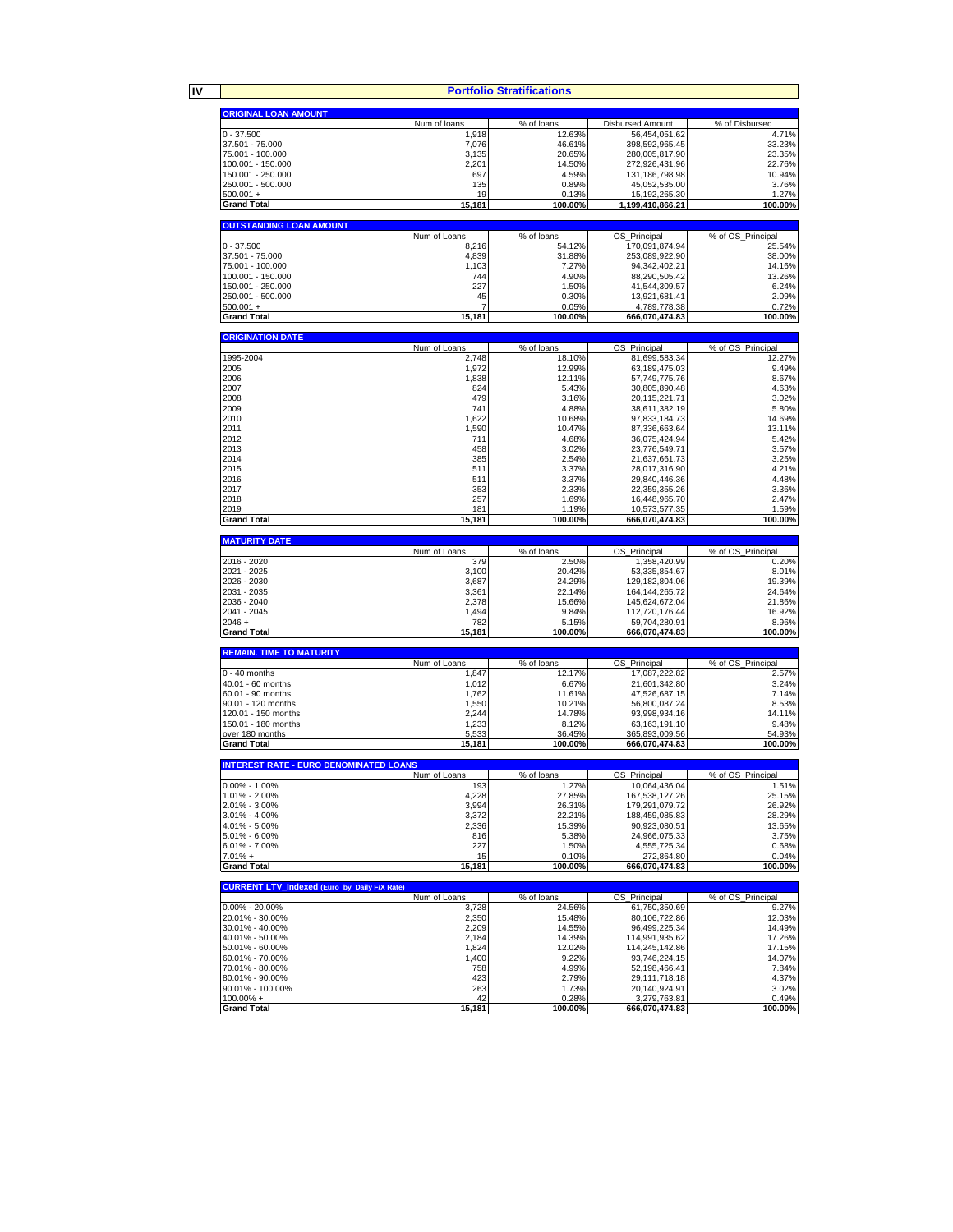| <b>CURRENT LTV_Unindexed (Euro by Daily F/X Rate)</b>                                                                                                                                                                                                                                                                                                                                                                                                                                                               |                        |                      |                                     |                             |
|---------------------------------------------------------------------------------------------------------------------------------------------------------------------------------------------------------------------------------------------------------------------------------------------------------------------------------------------------------------------------------------------------------------------------------------------------------------------------------------------------------------------|------------------------|----------------------|-------------------------------------|-----------------------------|
|                                                                                                                                                                                                                                                                                                                                                                                                                                                                                                                     | Num of Loans           | % of loans           | OS Principal                        | % of OS Principal           |
| $0.00\% - 20.00\%$                                                                                                                                                                                                                                                                                                                                                                                                                                                                                                  | 5,061                  | 33.34%               | 102,853,990.97                      | 15.44%                      |
| 20.01% - 30.00%                                                                                                                                                                                                                                                                                                                                                                                                                                                                                                     | 2,833                  | 18.66%               | 117,164,638.93                      | 17.59%                      |
| 30.01% - 40.00%<br>40.01% - 50.00%                                                                                                                                                                                                                                                                                                                                                                                                                                                                                  | 2,696                  | 17.76%               | 137, 178, 392.66                    | 20.60%                      |
| 50.01% - 60.00%                                                                                                                                                                                                                                                                                                                                                                                                                                                                                                     | 2,195<br>1,408         | 14.46%<br>9.27%      | 133,211,787.74<br>96,223,368.91     | 20.00%<br>14.45%            |
| 60.01% - 70.00%                                                                                                                                                                                                                                                                                                                                                                                                                                                                                                     | 803                    | 5.29%                | 62,861,552.37                       | 9.44%                       |
| 70.01% - 80.00%                                                                                                                                                                                                                                                                                                                                                                                                                                                                                                     | 167                    | 1.10%                | 14,773,827.08                       | 2.22%                       |
| 80.01% - 90.00%                                                                                                                                                                                                                                                                                                                                                                                                                                                                                                     | 12                     | 0.08%                | 882,560.42                          | 0.13%                       |
| 90.01% - 100.00%                                                                                                                                                                                                                                                                                                                                                                                                                                                                                                    | 4                      | 0.03%                | 692,936.88                          | 0.10%                       |
| $100.00\% +$                                                                                                                                                                                                                                                                                                                                                                                                                                                                                                        |                        | 0.01%                | 227,418.87                          | 0.03%                       |
| <b>Grand Total</b>                                                                                                                                                                                                                                                                                                                                                                                                                                                                                                  | 15,181                 | 100.00%              | 666,070,474.83                      | 100.00%                     |
| <b>ORIGINAL LTV (Euro by Daily F/X Rate)</b>                                                                                                                                                                                                                                                                                                                                                                                                                                                                        |                        |                      |                                     |                             |
|                                                                                                                                                                                                                                                                                                                                                                                                                                                                                                                     | Num of Loans           | % of loans           | OS_Principal                        | % of OS Principal           |
| $0.00\% - 20.00\%$                                                                                                                                                                                                                                                                                                                                                                                                                                                                                                  | 412                    | 2.71%                | 11,099,636.30                       | 1.67%                       |
| 20.01% - 30.00%                                                                                                                                                                                                                                                                                                                                                                                                                                                                                                     | 1,147                  | 7.56%                | 34,612,206.28                       | 5.20%                       |
| 30.01% - 40.00%                                                                                                                                                                                                                                                                                                                                                                                                                                                                                                     | 1,989                  | 13.10%               | 71,925,859.26                       | 10.80%                      |
| 40.01% - 50.00%                                                                                                                                                                                                                                                                                                                                                                                                                                                                                                     | 2,659                  | 17.52%               | 110,623,450.33                      | 16.61%                      |
| 50.01% - 60.00%<br>60.01% - 70.00%                                                                                                                                                                                                                                                                                                                                                                                                                                                                                  | 2,930<br>2,658         | 19.30%<br>17.51%     | 140,404,347.66<br>129,319,890.17    | 21.08%<br>19.42%            |
| 70.01% - 80.00%                                                                                                                                                                                                                                                                                                                                                                                                                                                                                                     | 2,389                  | 15.74%               | 116,491,562.43                      | 17.49%                      |
| 80.01% - 90.00%                                                                                                                                                                                                                                                                                                                                                                                                                                                                                                     | 696                    | 4.58%                | 35,914,782.18                       | 5.39%                       |
| 90.01% - 100.00%                                                                                                                                                                                                                                                                                                                                                                                                                                                                                                    | 263                    | 1.73%                | 14,252,319.61                       | 2.14%                       |
| $100.00\% +$                                                                                                                                                                                                                                                                                                                                                                                                                                                                                                        | 38                     | 0.25%                | 1,426,420.61                        | 0.21%                       |
| <b>Grand Total</b>                                                                                                                                                                                                                                                                                                                                                                                                                                                                                                  | 15,181                 | 100.00%              | 666,070,474.83                      | 100.00%                     |
| <b>LOCATION OF PROPERTY</b>                                                                                                                                                                                                                                                                                                                                                                                                                                                                                         |                        |                      |                                     |                             |
|                                                                                                                                                                                                                                                                                                                                                                                                                                                                                                                     | Num of Loans           | % of loans           | OS_Principal                        | % of OS_Principal           |
| Attica                                                                                                                                                                                                                                                                                                                                                                                                                                                                                                              | 6,224                  | 41.00%               | 303,321,662.83                      | 45.54%                      |
| Thessaloniki                                                                                                                                                                                                                                                                                                                                                                                                                                                                                                        | 2,119                  | 13.96%               | 86,938,409.30                       | 13.05%                      |
| Macedonia                                                                                                                                                                                                                                                                                                                                                                                                                                                                                                           | 1,756                  | 11.57%               | 64,196,289.13                       | 9.64%                       |
| Peloponnese                                                                                                                                                                                                                                                                                                                                                                                                                                                                                                         | 1,051                  | 6.92%                | 41,881,213.95                       | 6.29%                       |
| Thessaly                                                                                                                                                                                                                                                                                                                                                                                                                                                                                                            | 1,068<br>832           | 7.04%                | 40,506,269.86                       | 6.08%<br>4.94%              |
| Sterea Ellada<br>Creta Island                                                                                                                                                                                                                                                                                                                                                                                                                                                                                       | 530                    | 5.48%<br>3.49%       | 32,899,176.52<br>25,767,579.64      | 3.87%                       |
| Ionian Islands                                                                                                                                                                                                                                                                                                                                                                                                                                                                                                      | 245                    | 1.61%                | 11,296,206.83                       | 1.70%                       |
| Thrace                                                                                                                                                                                                                                                                                                                                                                                                                                                                                                              | 523                    | 3.45%                | 19,913,528.86                       | 2.99%                       |
| Epirus                                                                                                                                                                                                                                                                                                                                                                                                                                                                                                              | 398                    | 2.62%                | 16,025,975.36                       | 2.41%                       |
| Aegean Islands                                                                                                                                                                                                                                                                                                                                                                                                                                                                                                      | 435                    | 2.87%                | 23,324,162.55                       | 3.50%                       |
| <b>Grand Total</b>                                                                                                                                                                                                                                                                                                                                                                                                                                                                                                  | 15,181                 | 100.00%              | 666,070,474.83                      | 100.00%                     |
| <b>SEASONING</b>                                                                                                                                                                                                                                                                                                                                                                                                                                                                                                    |                        |                      |                                     |                             |
|                                                                                                                                                                                                                                                                                                                                                                                                                                                                                                                     | Num of Loans           | % of loans           | OS Principal                        | % of OS_Principal           |
| 0 - 12                                                                                                                                                                                                                                                                                                                                                                                                                                                                                                              | 130                    | 0.86%                | 7,386,402.70                        | 1.11%                       |
| 12 - 24                                                                                                                                                                                                                                                                                                                                                                                                                                                                                                             | 240                    | 1.58%                | 14,803,559.09                       | 2.22%                       |
| 24 - 36                                                                                                                                                                                                                                                                                                                                                                                                                                                                                                             | 258                    | 1.70%                | 16,725,764.24                       | 2.51%                       |
| 36 - 60                                                                                                                                                                                                                                                                                                                                                                                                                                                                                                             | 950                    | 6.26%                | 55,613,748.98                       | 8.35%                       |
| 60 - 96<br>over 96                                                                                                                                                                                                                                                                                                                                                                                                                                                                                                  | 1,461<br>12,142        | 9.62%<br>79.98%      | 77,956,412.98<br>493,584,586.84     | 11.70%<br>74.10%            |
| <b>Grand Total</b>                                                                                                                                                                                                                                                                                                                                                                                                                                                                                                  |                        | 100.00%              | 666,070,474.83                      | 100.00%                     |
|                                                                                                                                                                                                                                                                                                                                                                                                                                                                                                                     | 15,181                 |                      |                                     |                             |
|                                                                                                                                                                                                                                                                                                                                                                                                                                                                                                                     |                        |                      |                                     |                             |
|                                                                                                                                                                                                                                                                                                                                                                                                                                                                                                                     |                        |                      |                                     |                             |
|                                                                                                                                                                                                                                                                                                                                                                                                                                                                                                                     | Num of Loans           | % of loans           | OS_Principal                        | % of OS_Principal           |
|                                                                                                                                                                                                                                                                                                                                                                                                                                                                                                                     | 14                     | 0.09%                | 212,233.77                          | 0.03%                       |
|                                                                                                                                                                                                                                                                                                                                                                                                                                                                                                                     | 406<br>2,477           | 2.67%<br>16.32%      | 7,691,516.44<br>55,967,920.55       | 1.15%<br>8.40%              |
|                                                                                                                                                                                                                                                                                                                                                                                                                                                                                                                     | 3,906                  | 25.73%               | 133,732,056.33                      | 20.08%                      |
|                                                                                                                                                                                                                                                                                                                                                                                                                                                                                                                     | 3,277                  | 21.59%               | 159,442,511.00                      | 23.94%                      |
|                                                                                                                                                                                                                                                                                                                                                                                                                                                                                                                     | 3,668                  | 24.16%               | 215,646,403.22                      | 32.38%                      |
|                                                                                                                                                                                                                                                                                                                                                                                                                                                                                                                     | 708                    | 4.66%                | 47,718,230.28                       | 7.16%                       |
|                                                                                                                                                                                                                                                                                                                                                                                                                                                                                                                     | 725                    | 4.78%                | 45,659,603.24                       | 6.86%                       |
|                                                                                                                                                                                                                                                                                                                                                                                                                                                                                                                     | 15,181                 | 100.00%              | 666,070,474.83                      | 100.00%                     |
|                                                                                                                                                                                                                                                                                                                                                                                                                                                                                                                     |                        |                      |                                     |                             |
|                                                                                                                                                                                                                                                                                                                                                                                                                                                                                                                     | Num of Loans           | % of loans           | OS Principal                        | % of OS Principal           |
|                                                                                                                                                                                                                                                                                                                                                                                                                                                                                                                     | 11,780                 | 77.60%               | 487,377,902.71                      | 73.17%                      |
| Hous                                                                                                                                                                                                                                                                                                                                                                                                                                                                                                                | 401<br>15,181          | 22.40%<br>100.00%    | 178 692 572 12<br>666,070,474.83    | 26.83%<br>100.00%           |
|                                                                                                                                                                                                                                                                                                                                                                                                                                                                                                                     |                        |                      |                                     |                             |
|                                                                                                                                                                                                                                                                                                                                                                                                                                                                                                                     |                        |                      |                                     |                             |
|                                                                                                                                                                                                                                                                                                                                                                                                                                                                                                                     | Num of Loans<br>3,411  | % of loans<br>22.47% | OS_Principal<br>153,881,382.45      | % of OS_Principal<br>23.10% |
|                                                                                                                                                                                                                                                                                                                                                                                                                                                                                                                     | 9,423                  | 62.07%               | 431,848,099.30                      | 64.84%                      |
|                                                                                                                                                                                                                                                                                                                                                                                                                                                                                                                     | 2,161                  | 14.23%               | 72,197,443.06                       | 10.84%                      |
|                                                                                                                                                                                                                                                                                                                                                                                                                                                                                                                     | 19                     | 0.13%                | 641,546.13                          | 0.10%                       |
|                                                                                                                                                                                                                                                                                                                                                                                                                                                                                                                     | 122                    | 0.80%                | 5,649,061.95                        | 0.85%                       |
|                                                                                                                                                                                                                                                                                                                                                                                                                                                                                                                     | 45                     | 0.30%                | 1,852,941.94                        | 0.28%                       |
|                                                                                                                                                                                                                                                                                                                                                                                                                                                                                                                     | 15,181                 | 100.00%              | 666,070,474.83                      | 100.00%                     |
|                                                                                                                                                                                                                                                                                                                                                                                                                                                                                                                     |                        |                      |                                     |                             |
|                                                                                                                                                                                                                                                                                                                                                                                                                                                                                                                     | Num of Loans           | % of loans           | OS_Principal                        | % of OS Principal           |
|                                                                                                                                                                                                                                                                                                                                                                                                                                                                                                                     | 15,135                 | 99.70%               | 662,750,218.16                      | 99.50%                      |
|                                                                                                                                                                                                                                                                                                                                                                                                                                                                                                                     | 46<br>15,181           | 0.30%<br>100.00%     | 3.320.256.67<br>666,070,474.83      | 0.50%<br>100.00%            |
|                                                                                                                                                                                                                                                                                                                                                                                                                                                                                                                     |                        |                      |                                     |                             |
| <b>LEGAL LOAN TERM</b><br>$0 - 5$ years<br>5 - 10 years<br>10 - 15 years<br>15 - 20 years<br>20 - 25 years<br>25 - 30 years<br>30 - 35 years<br>$35$ years $+$<br><b>Grand Total</b><br><b>REAL ESTATE TYPE</b><br>Flats<br><b>Grand Total</b><br><b>LOAN PURPOSE</b><br>Construction<br>Purchase<br>Repair<br>Construction (re-mortgage)<br>Purchase (re-mortgage)<br>Repair (re-mortgage)<br>Grand Total<br><b>INTEREST PAYMENT FREQUENCY</b><br>FA<br>Balloon<br><b>Grand Total</b><br><b>INTEREST RATE TYPE</b> |                        |                      |                                     |                             |
| Floating                                                                                                                                                                                                                                                                                                                                                                                                                                                                                                            | Num of Loans<br>14,674 | % of loans<br>96.66% | OS.<br>Principal<br>648,973,083.12  | % of OS Principal<br>97.43% |
| <b>Fixed Converting to Floating</b>                                                                                                                                                                                                                                                                                                                                                                                                                                                                                 | 380                    | 2.50%                | 15,211,989.07                       | 2.28%                       |
| <b>Fixed to Maturity</b>                                                                                                                                                                                                                                                                                                                                                                                                                                                                                            | 127                    | 0.84%                | 1,885,402.64                        | 0.28%                       |
| <b>Grand Total</b>                                                                                                                                                                                                                                                                                                                                                                                                                                                                                                  | 15,181                 | 100.00%              | 666,070,474.83<br>Fixed rate assets | 100.00%<br>2.57%            |

Fixed rate assets *2.57%* Asset WAL (in years) *6.81*